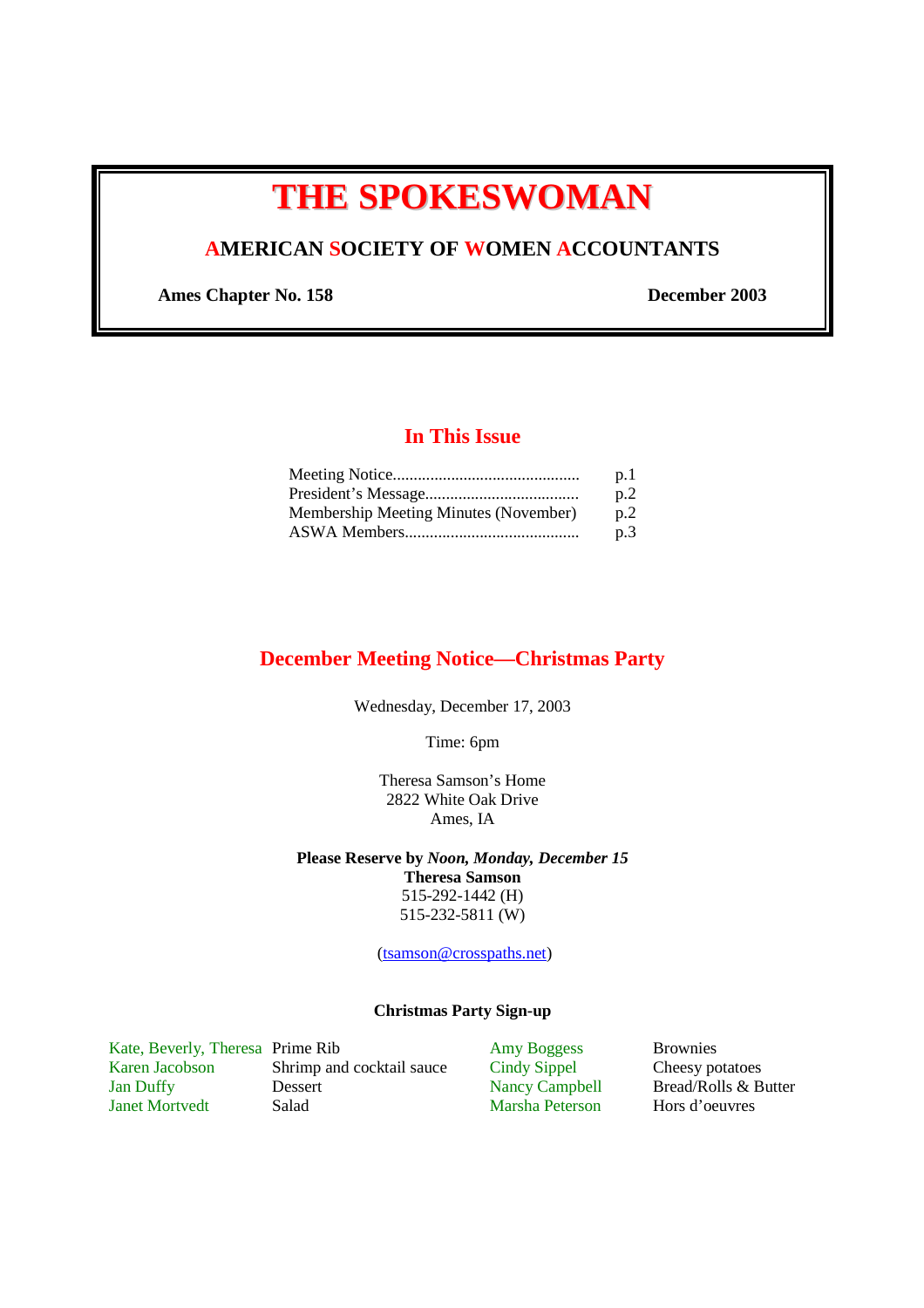**Directions:** Elwood Drive south to Airport Road/Oakwood Drive, West on Airport Road/Oakwood Drive to White Oak Drive, (approximately 2 blocks). South on White Oak Drive. 2822 is the  $4<sup>th</sup>$  house on the left side of the street. Parking is allowed on the east side of the street.

Please bring a white elephant gift to exchange, a side dish to share and your checkbook for contributions to the scholarship fund.



### **President's Message**

It's beginning to look a lot like Christmas! At this point most people have their Christmas trees up and there are lots of houses decorated with lights. We even have plenty of snow! December is filled with so much to do: shopping for gifts, writing cards and letters, parties with friends and family, making and eating lots of goodies and hopefully, fun. I always look forward to our ASWA Christmas Party. For our newest members, I highly encourage you to attend. It is a very casual evening filled with good food, good friends and lots of fun.

We had another great meeting last month. Cynthia Jeffrey gave an excellent presentation on Corporate Governance and Ethics. In this day of corporate scandals, we are reminded of the importance of both personal and professional ethics. I am looking forward to more interesting and informative programs in the coming months.

As we all prepare for the holidays, I want to wish each of you a very Merry Christmas and Happy and Healthy New Year! The gifts you bring to our chapter can be enjoyed all year and I treasure each one of you. Hope to see you all at the Christmas party!

Cindy

## **Membership Meeting Minutes (November)**

**November 19, 2003** 

**Call to Order**: The November 2003 membership meeting of the Ames Chapter#158 was called to order by President, Cindy Sippel at the Gateway Center in Ames on Wednesday November 19, 2003. Those in attendance were Cindy Sippel, Beverly Wandling, Karen Jacobson, Kate Mulder, Jan Duffy, Theresa Sampson, Janet Mortvedt, Marsha Peterson, Amy Boggess, & Nancy Campbell.

**Minutes:** Jan Duffy moved, and Theresa Sampson seconded the motion to approve the minutes of the September meeting as printed in the Bulletin. Motion carried.

**Treasurer's report**: The Treasurer's report was handed out and placed on file.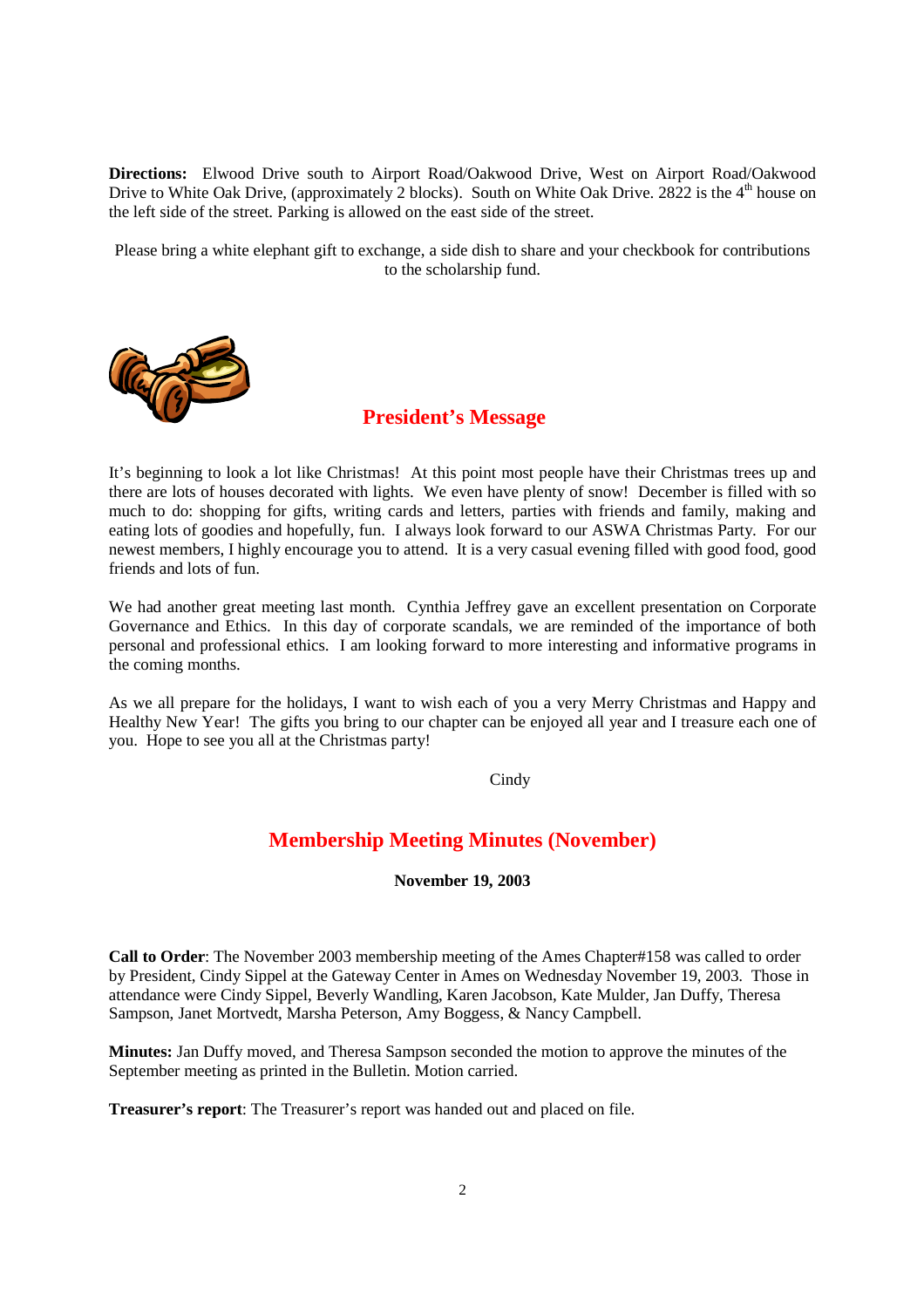#### **Committee Reports**:

**Membership:** Jan Duffy reported no new potential members. Several names were mentioned, and Jan indicated that she would use that information to contact future members.

**Program:** It was decided to have the December 17 Christmas party at Theresa Sampson's house, at 2822 White Oak Drive, Ames as a potluck, and white elephant gift exchange. There will be an opportunity to make a scholarship contribution.

Several ideas were discuss as to future programs. It was suggested that a schedule of the meeting dates, and program topics be published in the newspaper and in the Bulletin.

**Scholarship**: A discussion was held as to other methods for funding our scholarship fund. Several ideas were presented, but no idea was adopted.

**Bulletin:** A suggestion was made that the Bulletin include a phone number, company name and title with each members e-mail address. This would make access easier and provide information as to resources available within our chapter.

**Area Director Report**: Kate showed the membership ASWA shirts that the Des Moines Chapter is selling. She also reminded any members preparing taxes, to ask clients about the Chickadee check off on their tax return. She stated that those who wished to serve on a committee for the next national conference should make her or national aware of that intention.

**Old Business:** Restaurant locations and times were discussed for the networking luncheons. Jan Duffy is to e-mail each member with new locations and dates.

**New Business:** Cindy announced that our chapter was the winner of the Chapter Challenge for new members. We have \$100 to spend in ASWA merchandise. It was decided that Cindy would try to buy a banner, president's pins, and incentive gifts.

**Announcements:** Jan Duffy announced the upcoming CPE conference hosted by the ISU Accounting Department on December 15, 2003, in the Gerdin Business building. Karen Jacobsen announced that she had an employment opportunity at Bethany Life Communities.

Cindy Sippel present Amy Boggess, and Janet Mortvedt with their membership certificates.

Theresa Sampson announced that those needing documentation of their CPE to request the information from her.

**Adjournment:** Motion made by Jan Duffy, seconded by Karen Jacobsen that the meeting be adjourned. Motion carried.

Respectfully submitted,

Nancy Campbell Secretary